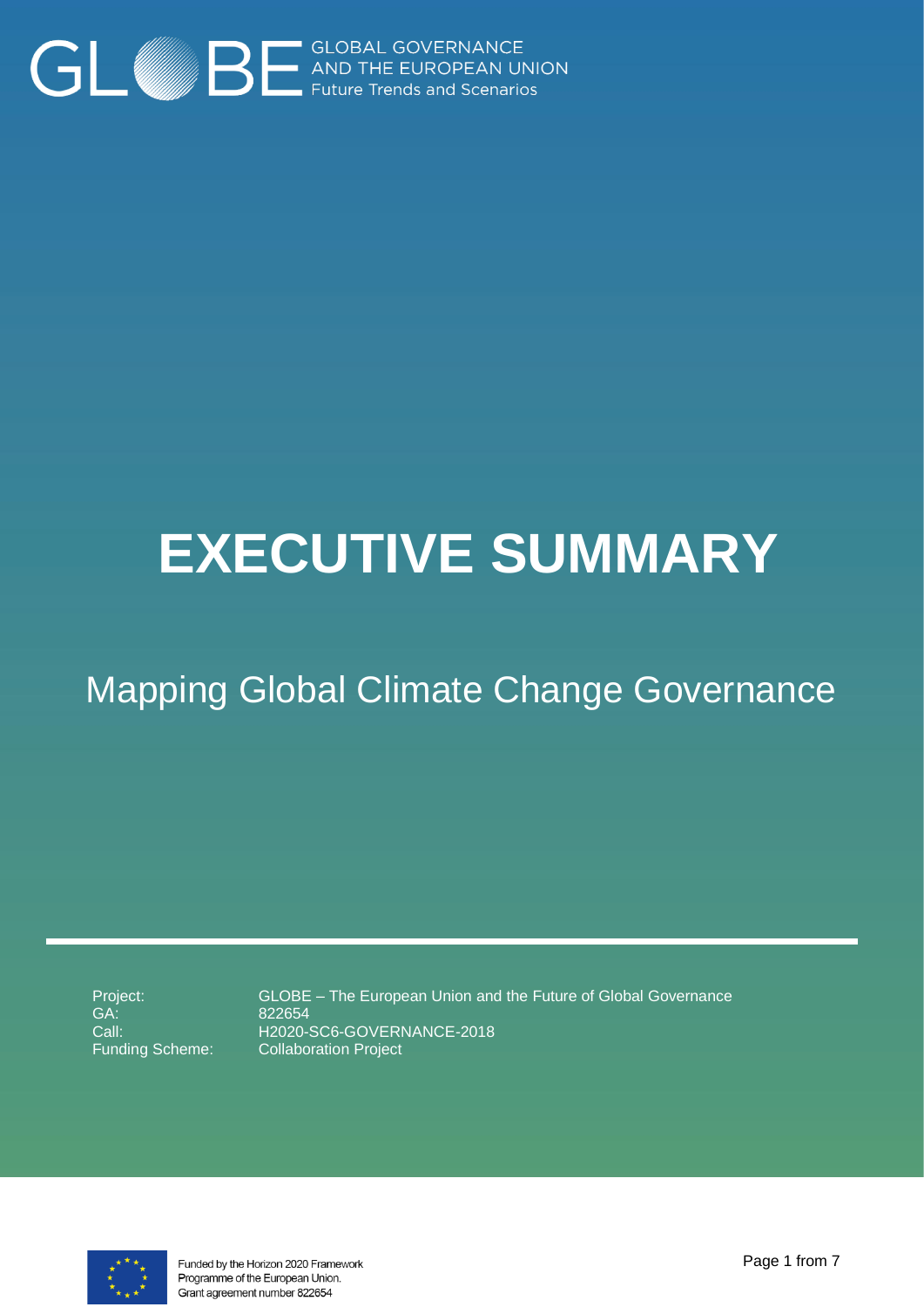

#### **DISCLAIMER**

This project has received funding from the European Union's Horizon 2020 Research & Innovation programme under Grant Agreement no. 822654. The information in this deliverable reflects only the authors' views and the European Union is not liable for any use that may be made of the information contained therein.

Authors: David Coen Julia Kreienkamp Tom Pegram

University College London Global Governance Institute

July 2020

The full paper is under review with Cambridge University Press and intended for publication in the Cambridge Elements book series.

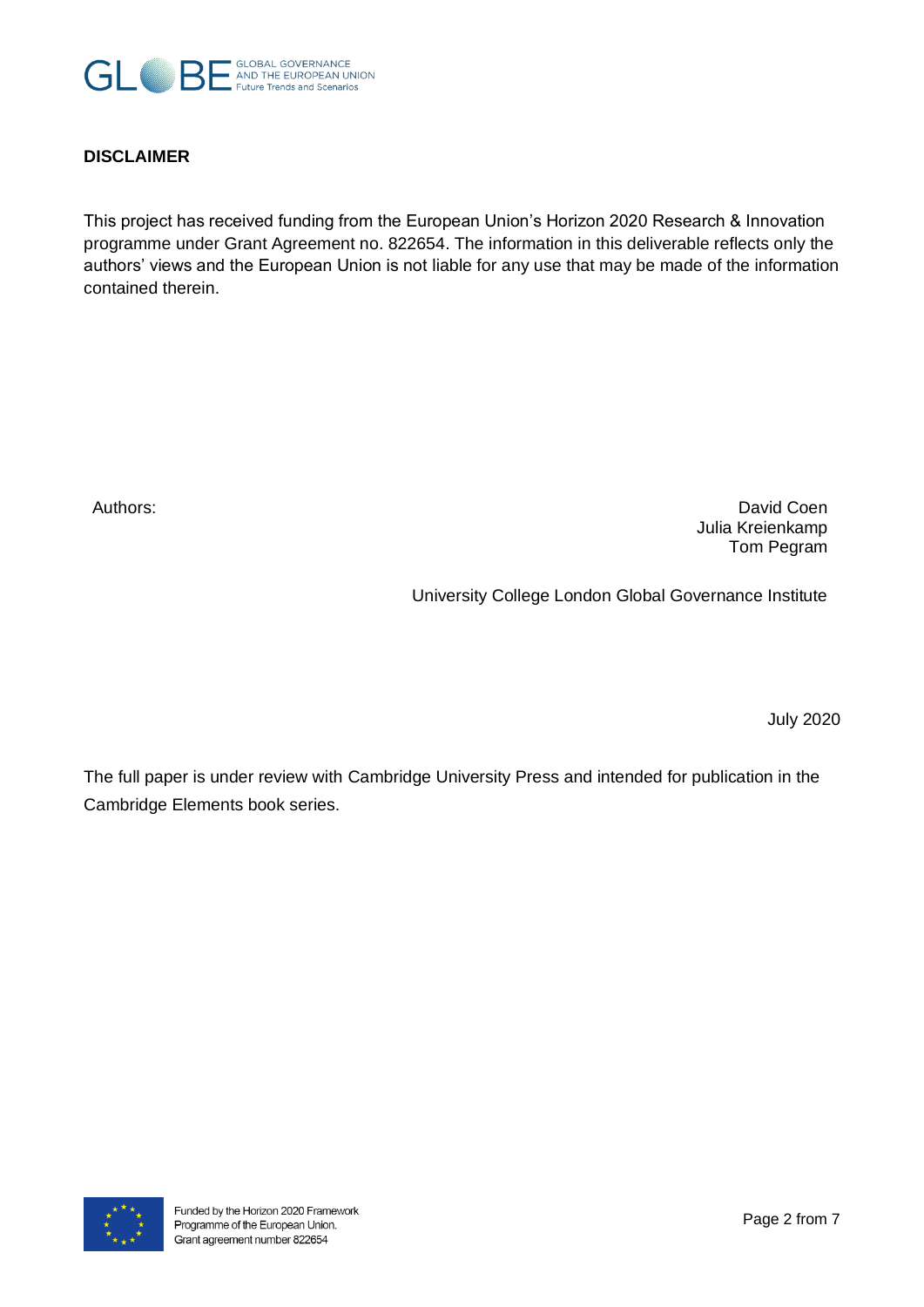#### GLOBAL GOVERNANCE  $\left( \begin{array}{c} \begin{array}{c} \hline \end{array} \\ \hline \end{array} \right)$   $\begin{array}{c} \hline \end{array}$  AND THE EUROPEAN UNION **Future Trends and Scenarios**

### **Preface**

This is an executive summary of the mapping paper which is a deliverable of the GLOBE project (Global Governance and the European Union: Future Trends and Scenarios), funded by the European Commission's Horizon 2020 programme. GLOBE addresses the issues defined as strategic priorities in the 2016 EU Global Strategy – trade, development, security and climate change – as well as migration and global finance, in order to identify the major roadblocks to effective and coherent global governance by multiple stakeholders in a multipolar world. The project will recommend strategies on how the EU might promote enhanced global governance and deal with future challenges and gridlocks. More for more information and access to deliverables under GLOBE, please visit: [https://www.globe](https://www.globe-project.eu/en)[project.eu/en](https://www.globe-project.eu/en)

UCL Global Governance Institute (GGI) is a university-wide initiative, promoting crossdisciplinary research and informed public debate on possible solutions to global societal challenges:<https://www.ucl.ac.uk/global-governance/>

## **MAPPING GLOBAL CLIMATE CHANGE GOVERNANCE**

Climate change is one of the most daunting global policy challenges facing the international community in the 21st century. This mapping paper takes stock of the current state of the global climate change regime, illuminating scope for policymaking and mobilizing collective action through networked governance at all scales, from the sub-national to the highest global level of political assembly. It provides an unusually comprehensive snapshot of policymaking within the regime created by the United Nations Framework Convention on Climate Change (UNFCCC), bolstered by the 2015 Paris Agreement, as well as novel insight into how other formal and informal intergovernmental organizations relate to this regime, including a sophisticated EU policymaking and delivery apparatus, already dedicated to tackling climate change at the regional level. It further locates a highly diverse and numerous non-state actor constituency, from market actors to NGOs to city governors, all of whom have a crucial role to play.

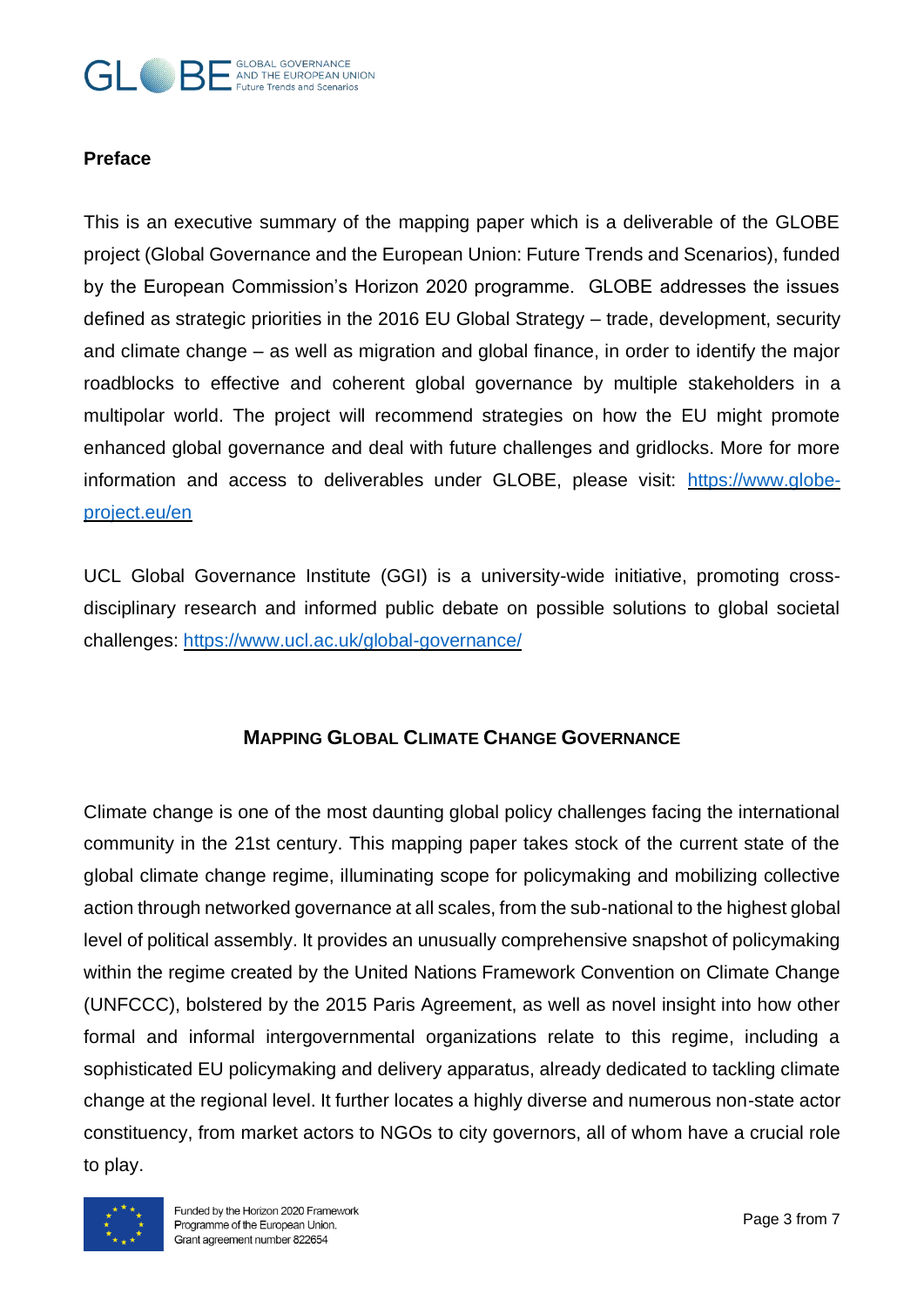

**Keywords:** global governance, climate change, global public policy, global public goods, multi-level governance, policy transfer, implementation, Paris Agreement

# **Executive Summary**

Climate change is one of the most daunting issues facing the international community in the 21st century. It is a global governance challenge *par excellence*, since the actions of all States, corporations and individuals in this domain often have transboundary consequences on all others regardless of territorial boundaries. The international community has made major strides towards tackling the issue since the early 1990s, including concerted efforts within the EU. However, multiple challenges continue to hinder the establishment of a comprehensive regime and institutional framework capable of effectively combating climate change. Despite ample scientific consensus that the effects of climate change are real and will have profoundly negative impacts on a range of global public goods, from security to trade, health and human rights, efforts to advance an ambitious policy response have fallen far short. The recent Paris Agreement has been hailed by some as 'a model for effective global governance in the twenty-first century' (Slaughter 2015). However, for others the voluntary nature of the agreement risks delivering 'appealing promises and renewed victory statements, only to prolong the waiting game' (Gollier and Tirole 2015, p. 1). The stakes are as high as they get.

This paper maps the current state of the global climate change regime (GCCR), illuminating the scope for mobilising collective action through political, institutional and social channels at all scales of governance, from the sub-national to the highest global level of political assembly. It provides a contemporary snapshot of the interstate regime created by the United Nations Framework Convention on Climate Change (UNFCCC), bolstered by the 2015 Paris Agreement, as well as summary insight into how other formal and informal intergovernmental organisations relate to this regime, including a sophisticated EU apparatus already dedicated to tackling climate change at the regional level. It further locates a highly diverse and numerous non-state actor constituency, from market actors to NGOs to city governors, all of whom have a crucial role to play. One of the most striking shifts has been the evolution of climate policy in China and the US, prior to the election of Donald Trump. However,

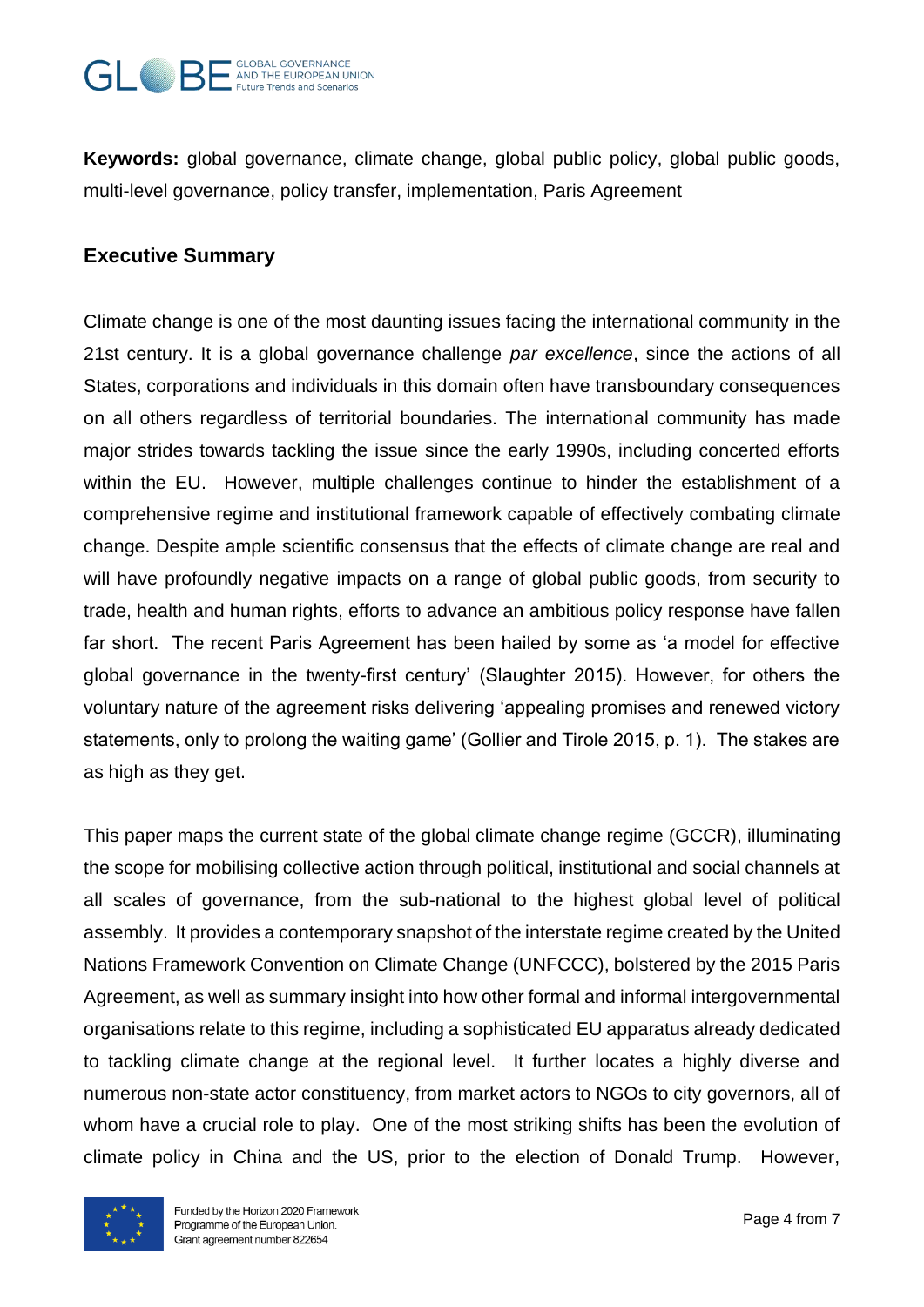#### GLOBAL GOVERNANCE GI AND THE EUROPEAN UNION Future Trends and Scenarios

mobilising cooperation on the myriad 'wicked problems' which comprise the climate challenge presents an unprecedented collective action problem, given that exacerbation of the risks arises directly out of myriad micro-interactions, with virtually all individuals, often unaware, implicated in their intensification. In other words, not even the most powerful states will be able to resolve this problem alone.

At the international level, while the UNFCCC serves as a coordinating focal point within UN structures for the GCCR, there remains no central core to the myriad public and private regulatory arrangements on climate change. As Keohane and Victor (2011) observe, the global regime complex for climate change comprises an array of regulatory elements that are only very partially organised hierarchically. Nevertheless, key institutions operating across different sectors and levels of governance are loosely coupled under the UNFCCC. Indeed, as we document, the Paris Agreement has led to the formalisation of non-state actor participation under the Non-State Actor Zone for Climate Action portal (NAZCA). It is vital in any mapping of the GCCR to give due attention to climate policy initiatives operating outside multilateral forums, with signs of growing coherence among sub- and non-state actors in the form of umbrella initiative such as the Global Covenant of Mayors for Energy and Climate and the We Mean Business Coalition. Perhaps most importantly, an operational turn towards implementation ensures that national policies are now a major focus of concern. The ambitious procedural obligations set by the Paris Agreement will demand coordinated (re)deployment of local institutional capacity.

Our mapping of the GCCR provides insight into how a multilateral architecture of systemswide principles, rules and procedures is being reshaped to serve as a stable evolving framework capable of accommodating the complexity and dynamism of global public policymaking and delivery in the new century (Coen and Pegram 2018). Designing and enabling responses to climate change will require broad goal-setting, supplemented by rapid and strategic experimentation by many actors cognisant of the opportunities and challenges posed by their own operational contexts. This experimental approach is well captured by Hale's (2017) framing of the Paris Agreement as embracing a 'catalytic' model of cooperation, breaking with the legacy 'regulatory' approach. In turn, we complement this notion of a 'catalytic' regime with Keohane and Victor's (2011) framing of a global regime complex. Importantly, we seek to extend this complex to also explore global governance through local

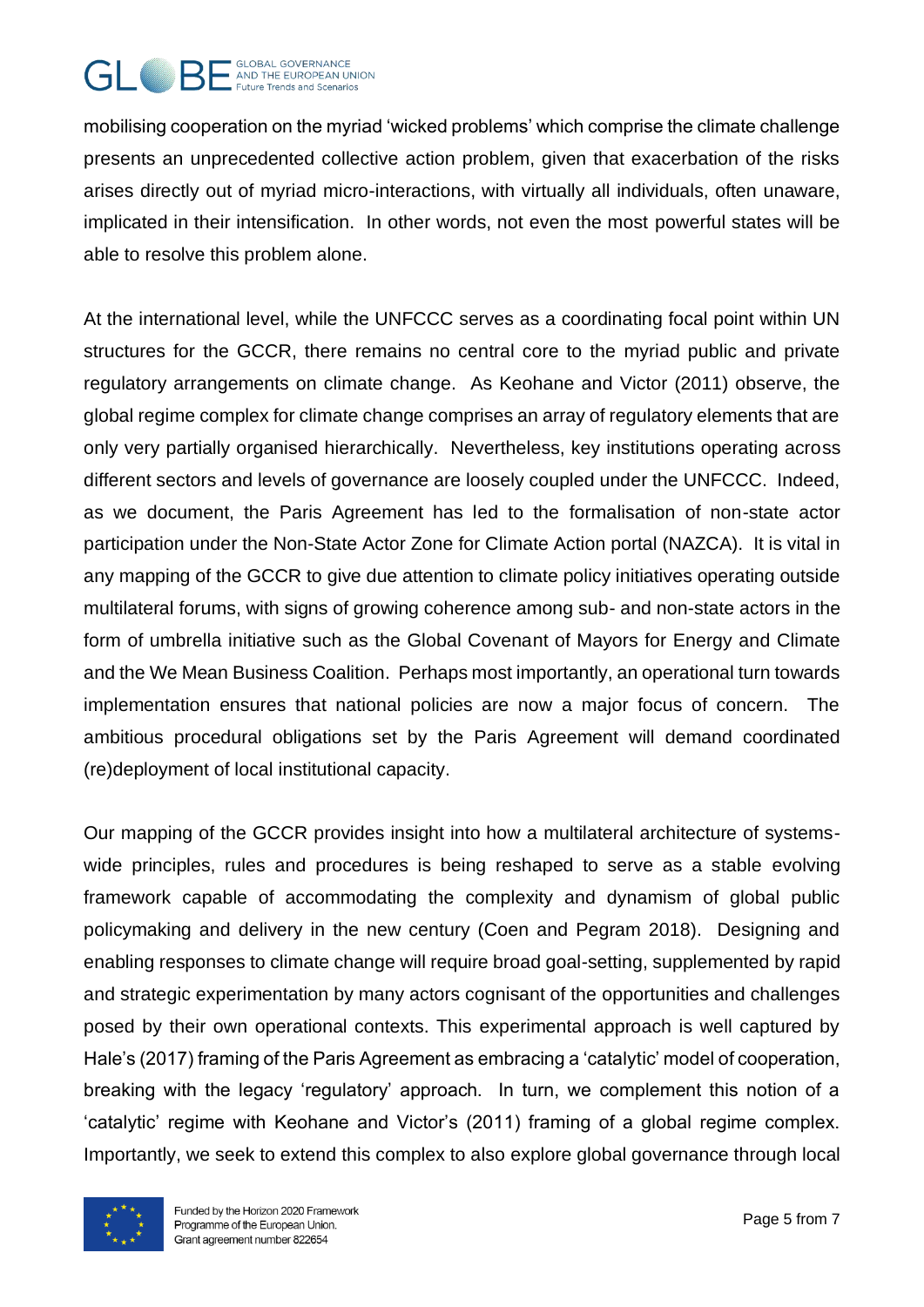

state reform as a viable pathway to global climate policy implementation. Given the vast scale of the GCCR, combined with the absence of any central data repository to account for all regime participants, data collection relies largely on desk research surveying academic literature and policy reports, GCCR-related websites, as well as online data collection, including the International Environmental Agreements (IEA) Database Project.

Whether or not existing global climate governance configurations can be repurposed to deliver the rapid and far-reaching measures required to prevent catastrophic global warming remains an open question. The Paris Agreement may have saved the chance to save the planet, but the window for preventive and mitigation action is closing. Without global systemwide decarbonisation measures, scientific studies predict that global temperatures will cross the 2°C warming threshold as soon as 2035 (Aengenheyster et al 2018). This risk imperative is informing policymaking at the highest levels, as well as mobilising civil society to demand action. This paper has presented an overview summary of the state of global climate change governance at the close of 2019. It highlights above all the incredible diversity of state and non-state participants within this governance domain, as well as the huge potential for positive innovation upon existing governance structures, beyond top-down regulation. Nevertheless, climate governance scholars predict a rocky road ahead, observing a move from conventional distributional politics (who gets what, when and how) to existential politics which 'is like distributional politics on steroids: the stakes are whose way of life gets to survive' (Green, Hale and Colgan 2019).

Significantly, this project was completed during another global crisis, that of the coronavirus (COVID-19) pandemic. This crisis continues to highlight the need for some form of global governance to manage transboundary system risk and the importance of multilevel regulation and coordination capacity in this endeavour. How the global community responds during and after this crisis at the global, national and local level will be revealing with important implications for how we do global governance in the future. Indeed, for scholars and practitioners, there will be striking parallels and sharp differences to be teased out and explored contrasting the political response to this public health emergency versus the climate emergency, declared by many international and national authorities.